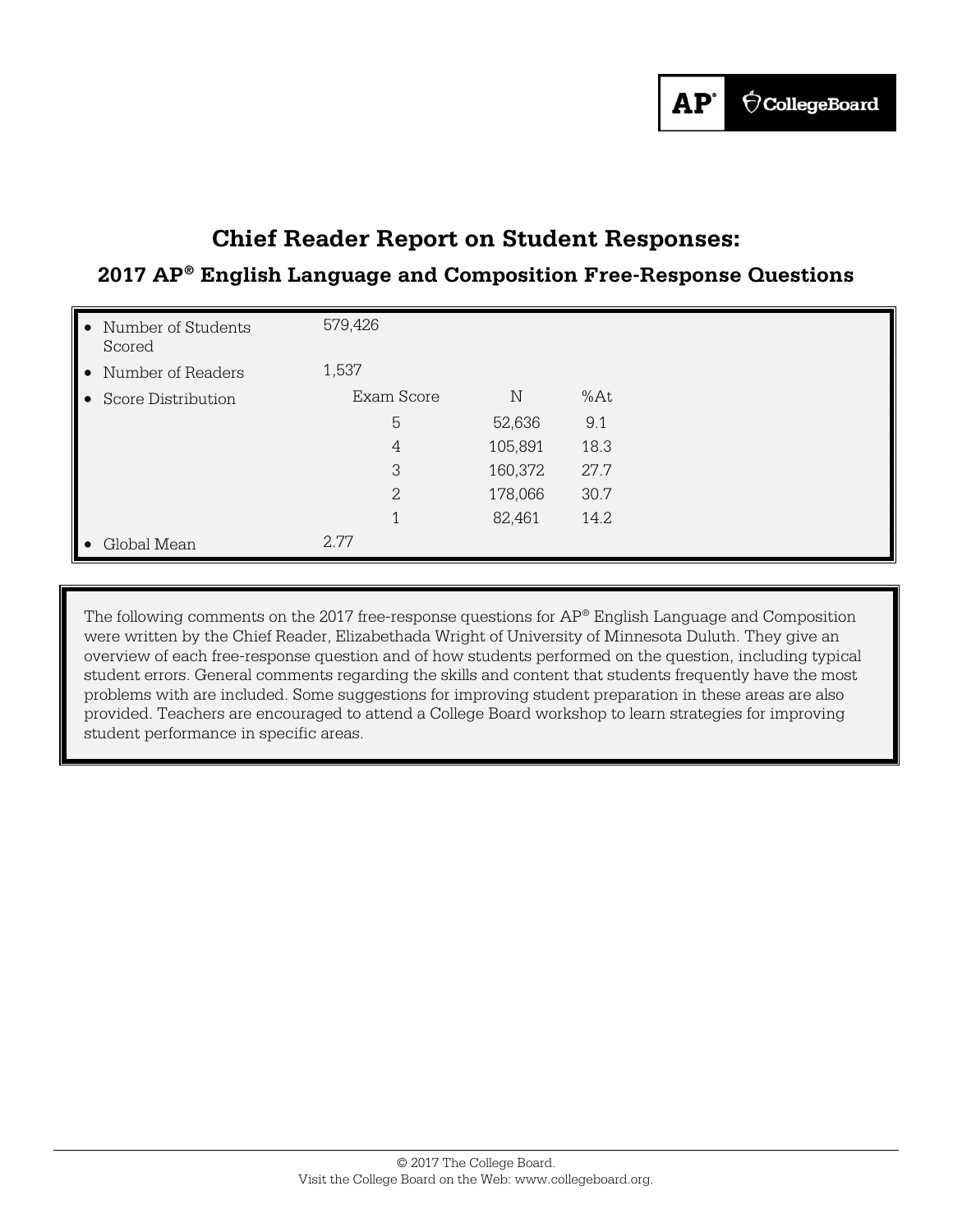**Question #1** Task: Synthesis Topic: Public Libraries **Max. Points: 9 Mean Score: 4.8** 

#### **What were responses expected to demonstrate in their response to this question?**

As in past years, Question 1, the synthesis question, asked students to compose an argument using at least three of the sources provided as well as the students' own knowledge of the world. In other words, the purpose of the question was to see how well students can integrate other people's arguments into their own. Additionally, the question intended to see if students can cite, either parenthetically or textually, ideas other than their own. The students' arguments should be original, not repeated summaries of the arguments within the sources. Within the students' responses, the students' position should drive the responses' logic. The sources should either provide evidence for the students' claims or create an intellectual dialogue in which the students' arguments participate. In other words, students do not necessarily have to agree with the sources; students can argue with the sources. However, in so doing, students need to analyze the strength of the sources provided, and if students cite and disagree with a source, mere contradiction or denial of the source's position is inadequate. Specifically, this year's synthesis question asked students to develop a position on the role, if any, that public libraries should serve in the future. For the purposes of scoring, "synthesis means using sources to develop a position and cite them accurately" (Scoring Guide). Students seemed to find the prompt accessible and most had much to say.

#### **How well did the responses address the course content related to this question? How well did the responses integrate the skills required on this question?**

Most students and teachers felt this year's question was on a topic easily accessible to students, and this mean – higher than last year's—reflects this easy access. Overall, almost all students seemed to find the prompt accessible and most had much to say.

The cognitive demand on students was similar to that required on previous synthesis questions: students must grasp the task requested in the prompt (i.e., what they are to argue), understand the arguments and content of the prompts, and synthesize some information from a minimum of three prompts into their own cognitive framework in order to make the students' own arguments.

The upper-level papers tended to go beyond the task at hand. Many argued with reference to larger, philosophical considerations of the role that libraries should serve in the future, often seamlessly paraphrasing and expanding upon the data provided by the sources, especially Source A, Kranich's view about the important role that libraries have played historically and currently as the "cornerstone of democracy." Upper-level students often argued that the public library should serve an important role in the future, yet upper-level essays also successfully argued convincingly the opposite: "[I]ts extinction is immediate." Many upper level essays presented Seigler's article, Source E, "The End of the Library" as the counterargument and then provided a rebuttal.

Overall, upper-level essays synthesized the sources in a variety of ways. Upper-level and mid-range essays often successfully used Source D about library usage and Source F regarding funding cuts to argue in support of the evolving functions of the library, as well as to argue that the role of the library will be less important in the future. Upper-level essays also tended to have a strong sense of audience; they seemed to be considering their rhetorical situation—writing for a group of teachers.

Mid-range students integrated their sources, though the writing tended to be rather pedestrian. Readers commented that these essays were often comprised of the five-paragraph essay, selecting three of the sources and discussing them sequentially. While these essays were a bit formulaic, they could still be adequate. Often students used the Orland, Illinois library calendar of activities and the PBS story on accessibility to electronic devices and materials accomplished through the efforts of the public library as two sources that supported the important role of libraries in the future.

Students of all scoring levels used personal anecdotes in support of their position with varying degrees of success. Successful essays connected their anecdotes in ways that moved their argument forward: "Libraries have been a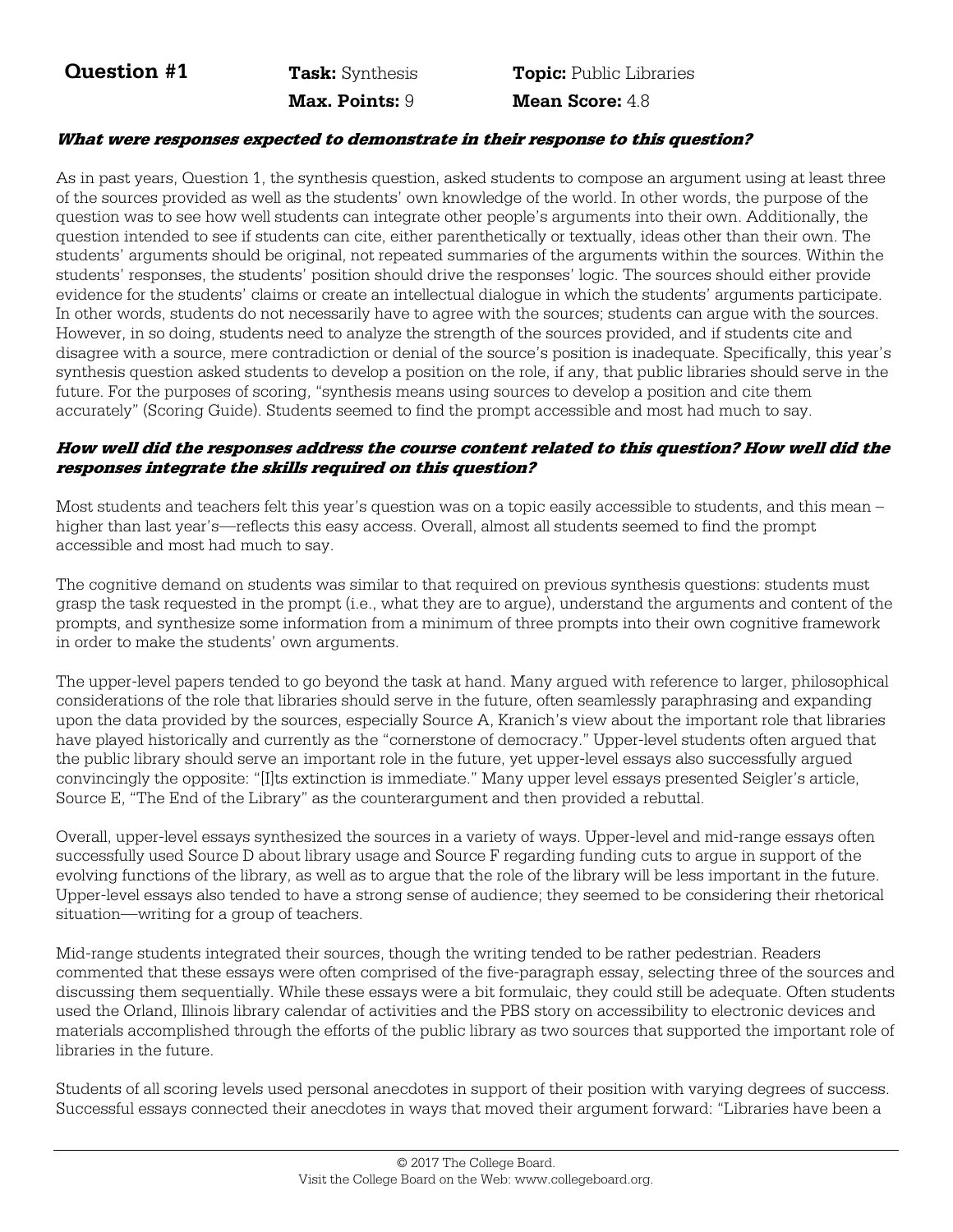place, of not only research and free speech and community gatherings, but a place to be alone, to be quiet and reflective, to fully succumb to the writings of your favorite author, to every literary artist from Shakespeare to Mary Downing Hahn to Joseph Heller to Mark Twain." The use of literary references often fit naturally and effectively into arguments; for example, Orwell and Bradbury.

### **What common student misconceptions or gaps in knowledge were seen in the responses to this question?**

| Common Misconceptions/Knowledge Gaps                                                                                                                                                                                                                                                                                                                                                                                                                                                                              | Responses that Demonstrate Understanding                                                                                                                                                                                                                                                                                                                                                                                           |  |
|-------------------------------------------------------------------------------------------------------------------------------------------------------------------------------------------------------------------------------------------------------------------------------------------------------------------------------------------------------------------------------------------------------------------------------------------------------------------------------------------------------------------|------------------------------------------------------------------------------------------------------------------------------------------------------------------------------------------------------------------------------------------------------------------------------------------------------------------------------------------------------------------------------------------------------------------------------------|--|
| Weaker responses cited the sources and/or<br>paraphrased them, sometimes doing both,<br>assuming that the quote or paraphrasing alone<br>was sufficient support for the essay's claim.                                                                                                                                                                                                                                                                                                                            | Stronger responses integrated the sources into<br>their arguments in various ways. The authors of<br>these essays engaged the sources in dialogue,<br>recognizing that sources often contradict each<br>other and some sources make stronger<br>arguments than others.                                                                                                                                                             |  |
| Weaker responses struggled to integrate<br>$\bullet$<br>sources into their arguments. They tended to<br>make an assertion followed by a quotation but<br>the argument remained at the undeveloped<br>level. The sources tended to dominate the<br>essay. These writers often listed what libraries<br>do but included no discussion to develop their<br>position. These students seemed to understand<br>the sources' arguments but were unable to<br>determine how to use them to develop their<br>own argument. | Stronger responses synthesized the sources in a<br>variety of ways, effectively using sources to<br>support their chosen argument. For example,<br>upper-level essays often successfully used<br>Source D about library usage and Source F<br>regarding funding cuts to argue in support of<br>the evolving functions of the library, as well as<br>to argue that the role of the library will be less<br>important in the future. |  |
| Weaker responses sometimes misinterpreted<br>the sources, reflecting the writer's difficulty in<br>reading and understanding the sources.                                                                                                                                                                                                                                                                                                                                                                         | Stronger responses demonstrated an<br>understanding of the sources, which sources<br>best served the writer's needs, and how the<br>sources could best be used in support of the<br>student's argument.                                                                                                                                                                                                                            |  |
| Weaker responses did not recognize the<br>$\bullet$<br>complexities of the prompt's question. For<br>example, the use of the term "serve" in the<br>prompt tended to befuddle many of the authors<br>of weaker responses.                                                                                                                                                                                                                                                                                         | Stronger responses recognized the complexities<br>of the prompt's question, also noting the<br>nuances of terms such as "serve."                                                                                                                                                                                                                                                                                                   |  |
| Weaker responses struggled with the claims<br>within the sources. For example, the humorous<br>tone of Source E, "The End of the Library,"<br>treating statements made as fact.                                                                                                                                                                                                                                                                                                                                   | Stronger responses recognized the nuances<br>within the sources, recognizing that often a<br>writer presents a counter position in addition to<br>articulating a claim. In other words, stronger<br>responses recognized that not all information<br>within a source supports the source's position.                                                                                                                               |  |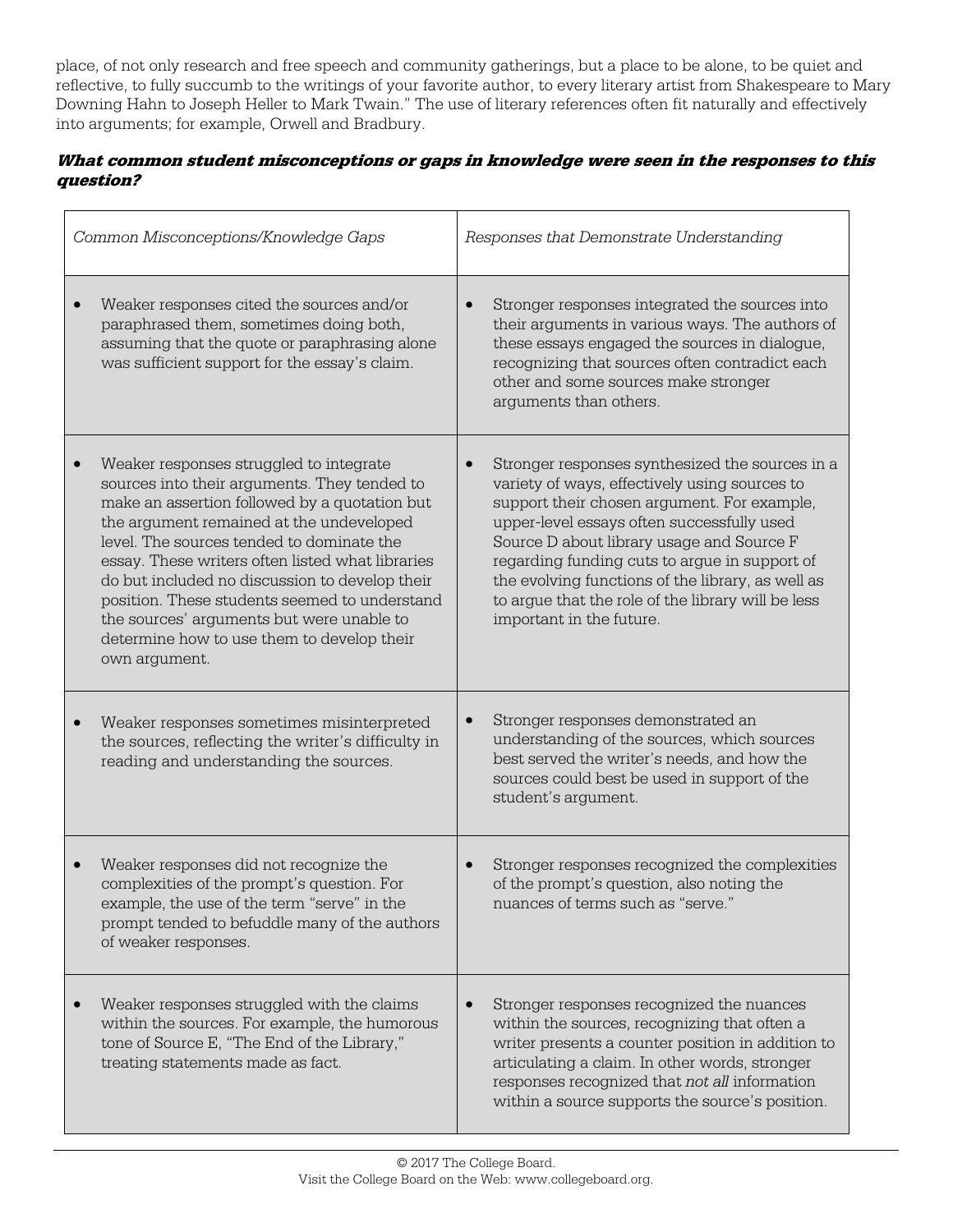| Weaker responses inadequately developed a<br>position on the role, if any, that libraries should<br>serve in the future.                                                                         | $\bullet$ | Stronger responses had an easily recognizable<br>position on the role libraries might have in the<br>future and also clearly connected the evidence<br>and logic to the position. |
|--------------------------------------------------------------------------------------------------------------------------------------------------------------------------------------------------|-----------|-----------------------------------------------------------------------------------------------------------------------------------------------------------------------------------|
| Weaker responses failed to recognize their<br>audience, assuming the readers' agreement<br>with claims or making assumptions about the<br>readers' understandings of their external<br>evidence. |           | Stronger responses tended to have a strong<br>sense of audience. They seemed to be<br>considering their rhetorical situation—writing<br>for a group of teachers.                  |

#### **Based on your experience at the AP® Reading with student responses, what advice would you offer to teachers to help them improve the student performance on the exam?**

Teachers can help students read and analyze exemplary authors' arguments as a strategy toward more effective writing of arguments. Using effective reading skills and strategies is a daily endeavor. Teachers can also help students by focusing on the rhetorical situation and by asking them to evaluate their audience. What evidence will best persuade their audience? Then, helping students evaluate and choose sources in service to their arguments is a next step.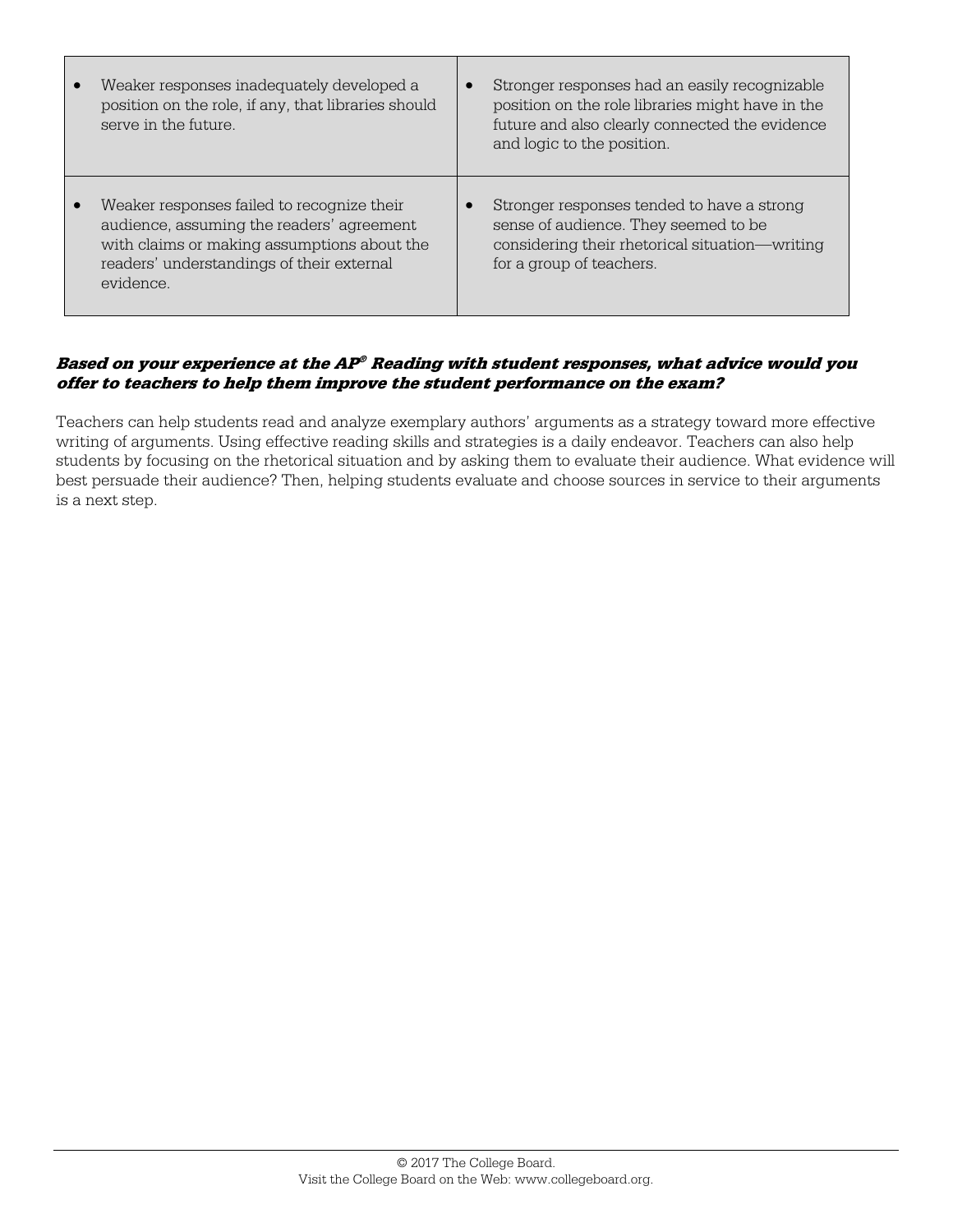**Question #2** Task: Rhetorical Analysis Topic: Clare Boothe Luce speech

 **Max. Points:** 9 **Mean Score:** 3.99

#### **What were responses expected to demonstrate in their response to this question?**

Question 2, the rhetorical analysis question, asked students to explain the choices made by the writer or speaker of the passage provided. Though it is not considered an "argument question," it asked students to take a position on what choices the writer or speaker makes. The question's intent was to see how well students understand the rhetorical situation of the passage's writer or speaker and how these choices address this situation. In other words, the question asked that students understand the purpose of the writer's or speaker's text, who the audience of this text is, what the relationship is between that audience and the writer/speaker, and what the audience's attitude might be toward the writer's/speaker's purpose. With this understanding, the passage then required students to articulate how the rhetor's choices address those complex relationships. The 2017 Question 2 passage was Clare Boothe Luce's introduction to her 1960 speech given at the Women's National Press Club. The passage offered students abundant opportunities to analyze *how* Luce uses the introduction to her speech to, as the task stated, "prepare the audience for her message." The passage and task, which reflect the language of the Course Description in terms of the study and teaching of rhetorical analysis, challenged students to think about how Luce managed her difficult task (of being asked to speak about problems with the press) with her audience of fellow journalists, the very people she would be criticizing.

#### **How well did the responses address the course content related to this question? How well did the responses integrate the skills required on this question?**

The adjusted mean score was 3.99 out of a possible 9 points, lower than last year's 4.38, as well as the previous year's 4.04. Overall, many students were up to the task and able to enter a conversation about the text and about its purpose. Coupled with the accessibility of the text (save the occasional vocabulary missteps regarding "cant" and the misinterpretation of Luce's allusion to prominent preachers), this year's rhetorical analysis question yielded lengthier essays and encouraged students to make an attempt to present analysis. Although we still saw students struggle with this, it is encouraging to see students feel more able to make these attempts, rather than abandon all hope because they really don't know what "hypophora" means (neither did many readers).

The rhetorical analysis question demands that even before students analyze the specifics of the text, students must understand 1) the author's purpose in creating the text; 2) the problem that the text addresses; and 3) the text's audience's attitudes toward the author's purpose, the situation's problem, and the author him/herself. Once students understand these three elements of the text's rhetorical situation, then they can begin to analyze how specifics within the text work to serve the author's purpose. In other words, students must first understand the purpose of Luce's introduction, what problem she faces in giving the introduction, and how her audience feels about Luce's discussion of the press's problems, the press's problems themselves, and Luce herself—even before they think about specifics of evidence, emotion, credibility, organization or style. This does not mean students have to write long paragraphs about the rhetorical situation before discussing specifics; it means students have to think carefully about these elements and integrate the elements within their discussions of the text's content.

The passage offered students abundant opportunities to analyze *how* Luce uses the introduction to her speech to "prepare the audience for her message." More adept students recognized and discussed Luce's sense of her place in the rhetorical situation, along with her use of humor, while other students focused on more conventional rhetorical tropes, such as anaphora and allusion. Many students discussed the syntactical and tonal choices made by Luce. Many students were able to provide effective and fluent discussions of these choices because the students focused much more on *how* the choices created a particular effect, rather than on *what* they were. We also saw the classical rhetorical appeals used often—to varying degrees of success—to explain Luce's introduction in the context of the speech that was to follow.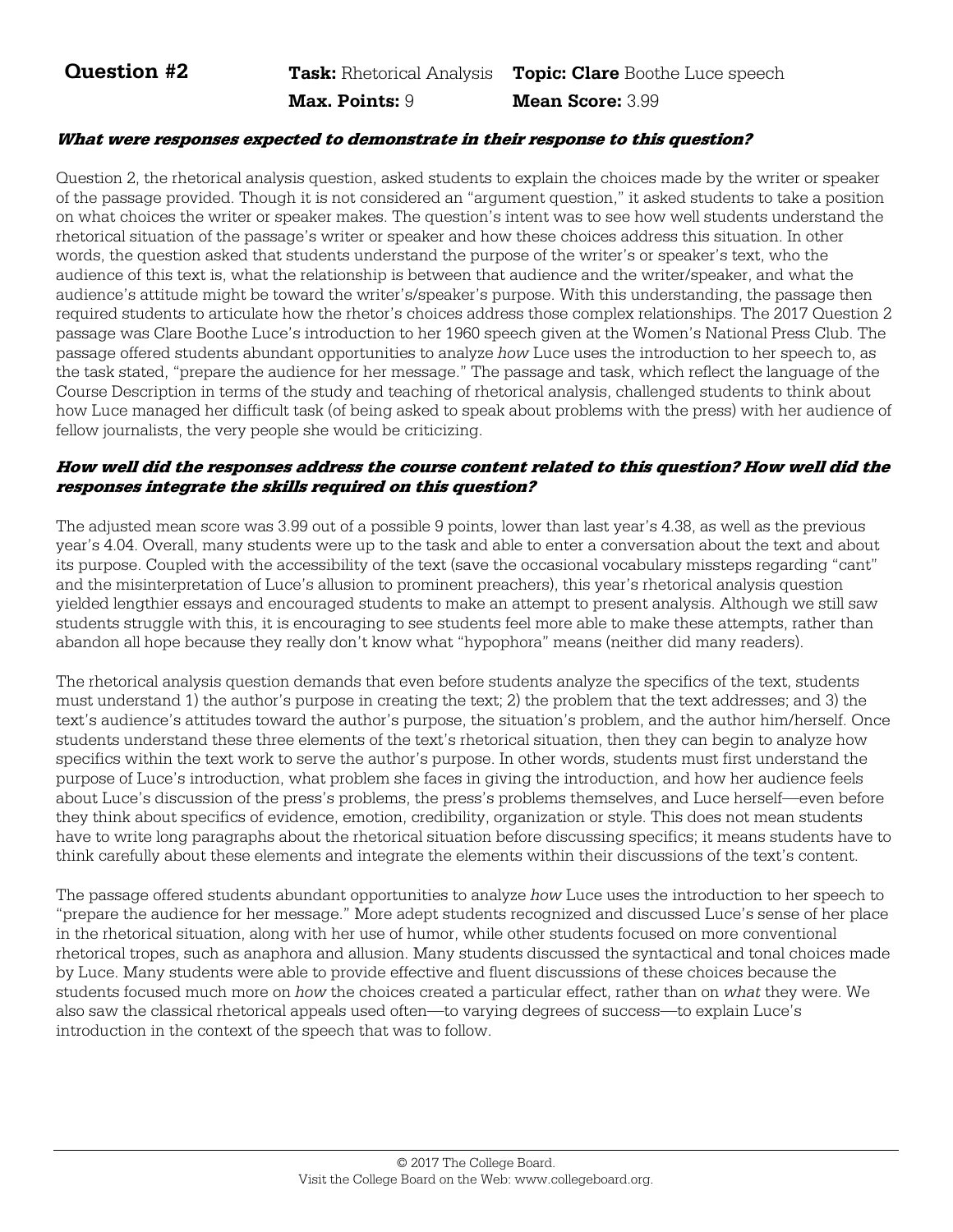#### **What common student misconceptions or gaps in knowledge were seen in the responses to this question?**

| Common Misconceptions/Knowledge Gaps                                                                                                                                                                                                                                                                                                                                                                                                                                                                                         | Responses that Demonstrate Understanding                                                                                                                                                                                                                                                                                                                                                                                                                                                                                                                                                                                                                                                                                                                                                                                                                                                                                             |  |
|------------------------------------------------------------------------------------------------------------------------------------------------------------------------------------------------------------------------------------------------------------------------------------------------------------------------------------------------------------------------------------------------------------------------------------------------------------------------------------------------------------------------------|--------------------------------------------------------------------------------------------------------------------------------------------------------------------------------------------------------------------------------------------------------------------------------------------------------------------------------------------------------------------------------------------------------------------------------------------------------------------------------------------------------------------------------------------------------------------------------------------------------------------------------------------------------------------------------------------------------------------------------------------------------------------------------------------------------------------------------------------------------------------------------------------------------------------------------------|--|
| Weaker responses struggled with the passage<br>as an introduction and therefore struggled<br>equally with the task. They treated the passage<br>as an independent speech and sometimes made<br>no mention of it as Luce's means of preparing<br>the audience, instead choosing to discuss the<br>passage as Luce's message. These essays<br>typically did not reach the "adequate" level<br>because they did not include the context of the<br>passage as an introduction.                                                   | Stronger responses were able to embed their<br>$\bullet$<br>discussion of the passage as Luce's<br>introduction within their analysis of strategies<br>and were much more successful.                                                                                                                                                                                                                                                                                                                                                                                                                                                                                                                                                                                                                                                                                                                                                |  |
| Weaker responses saw rhetorical choices as<br>mere "devices," often listing categories of<br>rhetorical figures or tropes as some kind of<br>magical tools. While discussion of figures and<br>tropes could help the student writer explain<br>how Luce worked to prepare her audience for<br>her message, the student writer's mere<br>identification of such figures and tropes--<br>without a discussion of how the choice to use<br>them worked in Luce's particular rhetorical<br>situation--created inadequate essays. | Stronger responses took advantage of the<br>$\bullet$<br>abundant opportunities to analyze how Luce<br>uses the introduction to her speech to "prepare<br>the audience for her message." More adept<br>students recognized and discussed Luce's<br>sense of her place in the rhetorical situation,<br>along with her use of humor, while other<br>students focused on more conventional<br>rhetorical tropes such as anaphora and allusion.<br>Many students discussed the syntactical and<br>tonal choices made by Luce. Many students<br>were able to provide effective and fluent<br>discussions of these choices because the<br>students focused much more on how the<br>choices created a particular effect, rather than<br>on what they were. We also saw the classical<br>rhetorical appeals used often-to varying<br>degree of success-to explain Luce's<br>introduction in the context of the speech that<br>was to follow. |  |

#### **Based on your experience at the AP® Reading with student responses, what advice would you offer to teachers to help them improve the student performance on the exam?**

Teachers should focus on students' ability to read rhetorically. Teachers should help students grapple on a broader level, helping students understand how the writer's choices address this rhetorical situation. Although the knowledge of specific features of language are an important part of this reading and thinking, teachers should emphasize that students' analyses of passages should occur with the rhetorical context of the passage in mind. Teachers should also recognize that knowledge of specific features alone is insufficient for understanding rhetorical analysis. Focusing solely or predominantly on "devices" or the strategy of style deprives students of understanding the broader context of rhetorical choices. A rhetorical analysis also considers the ways a writer organizes information and what kinds of support a writer uses to achieve her/his purpose: for example, considering the audience's relationship to this support of writers' claims. Teaching this kind of reading and thinking will help students avoid the tendency to reach definite (and too often incorrect) conclusions about what a text does/is doing to an audience, and instead focus on the intended purpose of a text.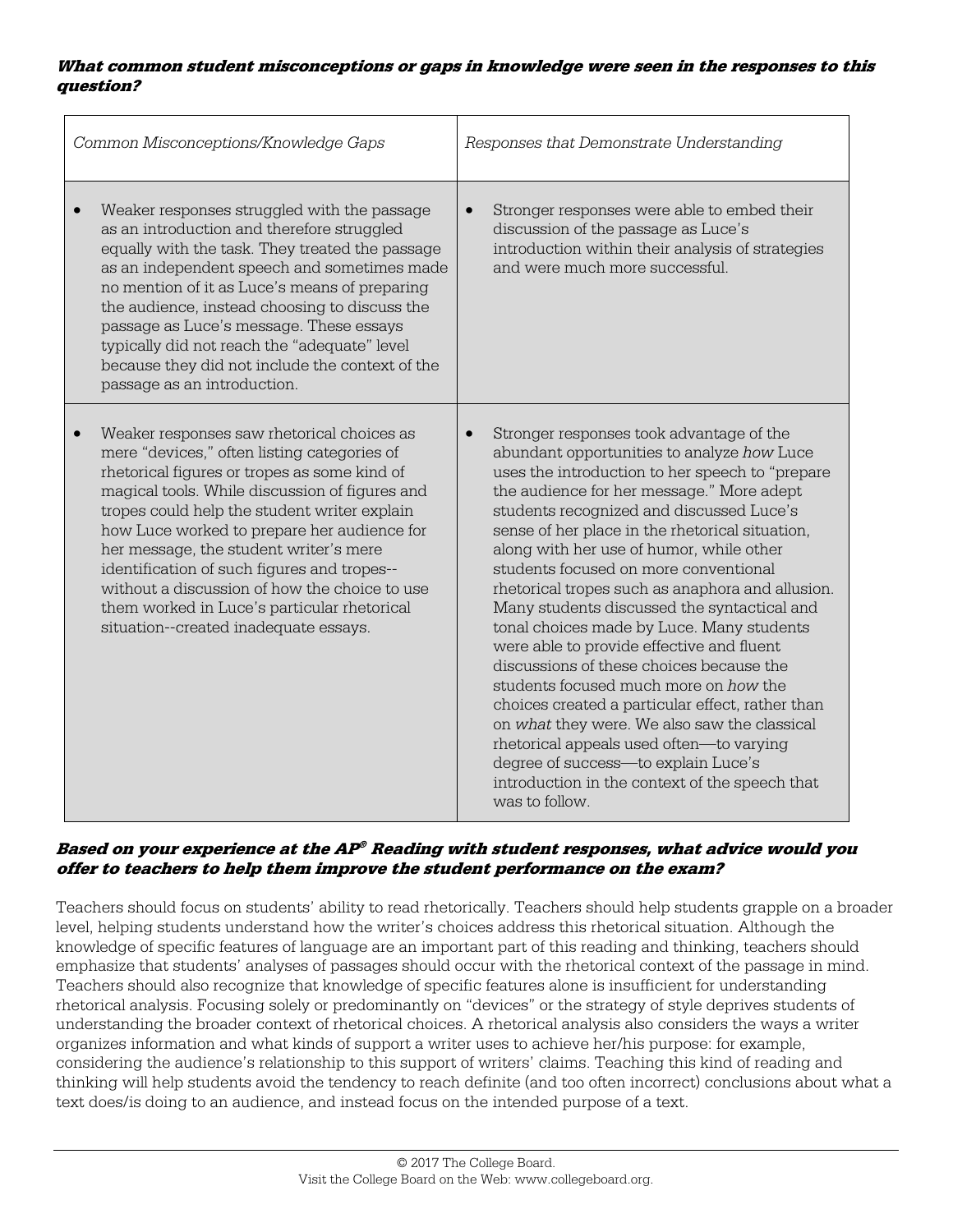Teachers should continue to move students away from the "what" and toward the "how" and "why" carefully crafted language is able to accomplish any given task. Teachers should encourage students to work to understand writers' purposes, as well as the audience's attitude toward the purpose and toward the writer. Encouraging such understandings will help students adapt to different texts and be able to see how a writer/author/speaker attempts to move an audience.

Additionally, teachers should also encourage students to understand that an analysis is not a piecemeal identification of elements within a text. An analysis requires a holistic perspective of the text, describing how the various elements of a text work with each other to persuade an audience in a particular context.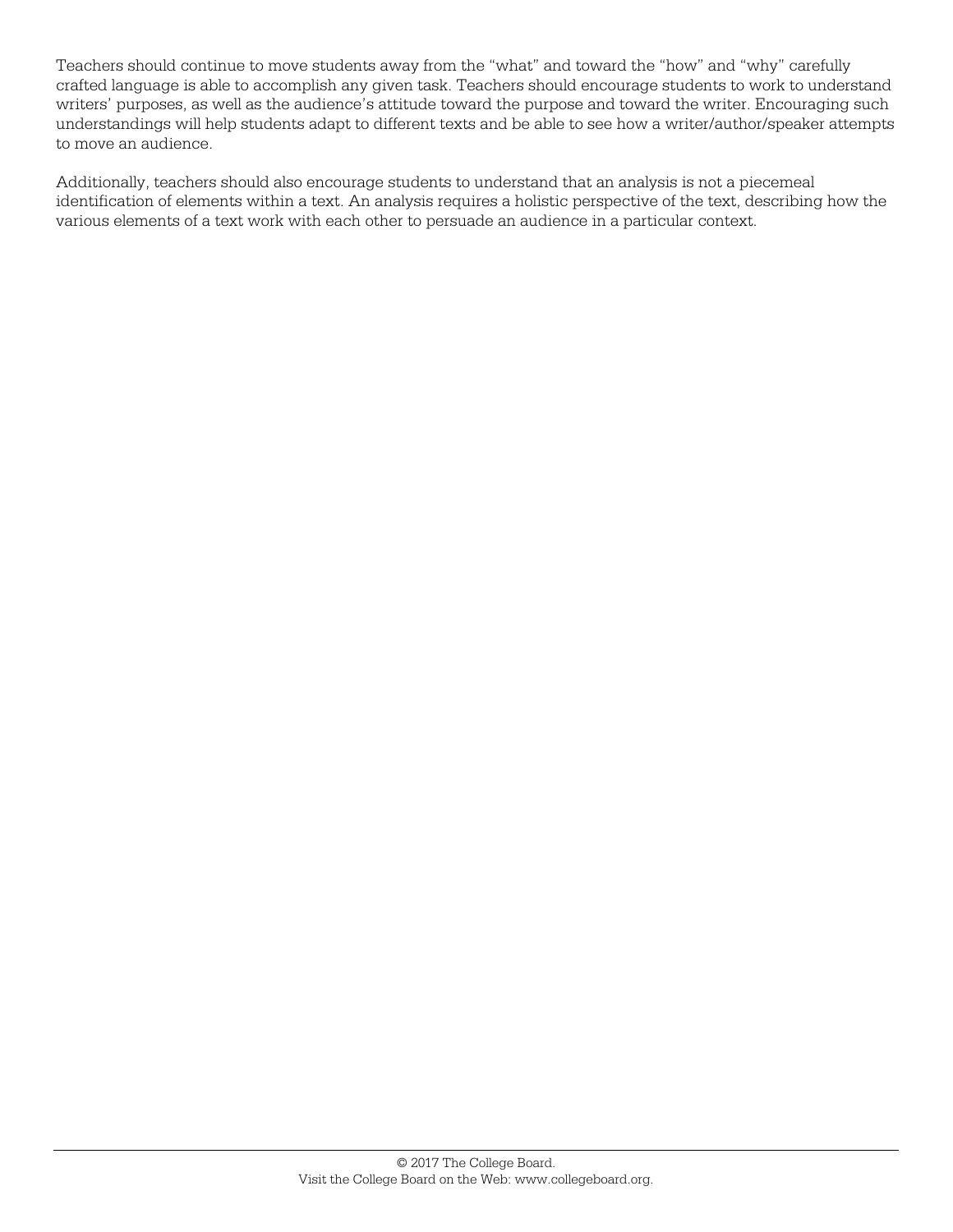**Question #3** Task: Argument Topic: Artifice

 **Max. Points:** 9 **Mean Score:** 4.26

#### **What were responses expected to demonstrate in their response to this question?**

Question 3, the argument question, like the other two questions, asked students to take a position on an issue that the question presents. This question provided less supplementary material than did the other two questions, and it relied on students' knowledge of the world to provide support for the claims that the students made. In other words, students did not need to cite or analyze other writers' works. Question 3 did, however, intend to see how well students can use logical explanations and evidence of facts or events to support their claims. This year's Question 3 asked students to develop a position on Chris Hedges' claim that "the most essential skill … is artifice." The question included an extended and complex excerpt from Hedges' book *The Empire of Illusion*. Focusing on the arenas of "political theater" and "consumer culture," Hedges asserts the power of artificial "personal narrative" and "emotional appeal" as tools of persuasion. Hedges' rich and evocative language served as a springboard for many essays: students seized, for example, on his assertion that "mass propaganda [can] create a sense of faux intimacy"; likewise, many students took their lead from the concluding line of the passage, where Hedges maintains that an "image-based culture communicates through narratives, pictures, and pseudo-drama."

#### **How well did the responses address the course content related to this question? How well did the responses integrate the skills required on this question?**

The adjusted mean score was 4.26 out of a possible 9 points, slightly lower than last year's mean of 4.5 but still higher than the previous year's 4.04.

Like the other two questions, this one demands that students think about what their claims are and how best to support them. However, unlike the other questions, the argument question demands that students search their own informational resources to find specifics from which they can draw their logic and evidence. In other words, this question demands that students call upon their knowledge of the world (e.g., both academic and nonacademic information) to find the most appropriate evidence for their claims and that the students can explain to their audience how and why this evidence supports their arguments.

This year's prompt casts a wide net. Responses ranged from political and historical approaches to responses that focused on consumerism, materialism, and advertising. The prompt drew many students into political discussions, but some of the best essays took on consumer culture. Students explored the artifice they found in advertisements and in pop culture: they wrote about reality television, glorification of sports icons, and media coverage of pop celebrities. Many students drew evidence from their experiences living in a world dominated by social media, a world in which images were frequently presentations of self.

Of course, most students focused on standard definitions of artifice and leaned on unsurprising examples. Historical evidence was likely to address Hitler's rise to power in Germany; political evidence tended to focus on last year's presidential election (though there was much discussion of a variety of American presidents); literary examples abounded, with Gatsby making his predicted appearance (though mention of Fitzgerald's novel was not as frequent as references to *The Hunger Games)*.

Better essays saw, appreciated, and worked with the nuances they found in Hedges' thinking. They used sophisticated language and thinking and they maintained a mature control of tone. They selected apt examples, drawing on Rousseau and Machiavelli and on Plato's Allegory of the Cave. Students with a rich command of history tended to fare especially well. Andrew Jackson's ascension to power, for example, was offered as evidence in essays spanning the breadth of the scoring rubric, but effective essays were able to summon specific details of Jackson's policies and decisions. While students were not penalized if they took an easier route (e.g., "I agree or disagree with Hedges because…"), many of the most interesting essays we read were more complex (e.g., "While this might appear true at first, Hedges' claim ultimately falls apart when…" or "The challenge of artifice comes when truths are revealed..."). These qualified responses allowed students to show deeper critical thinking.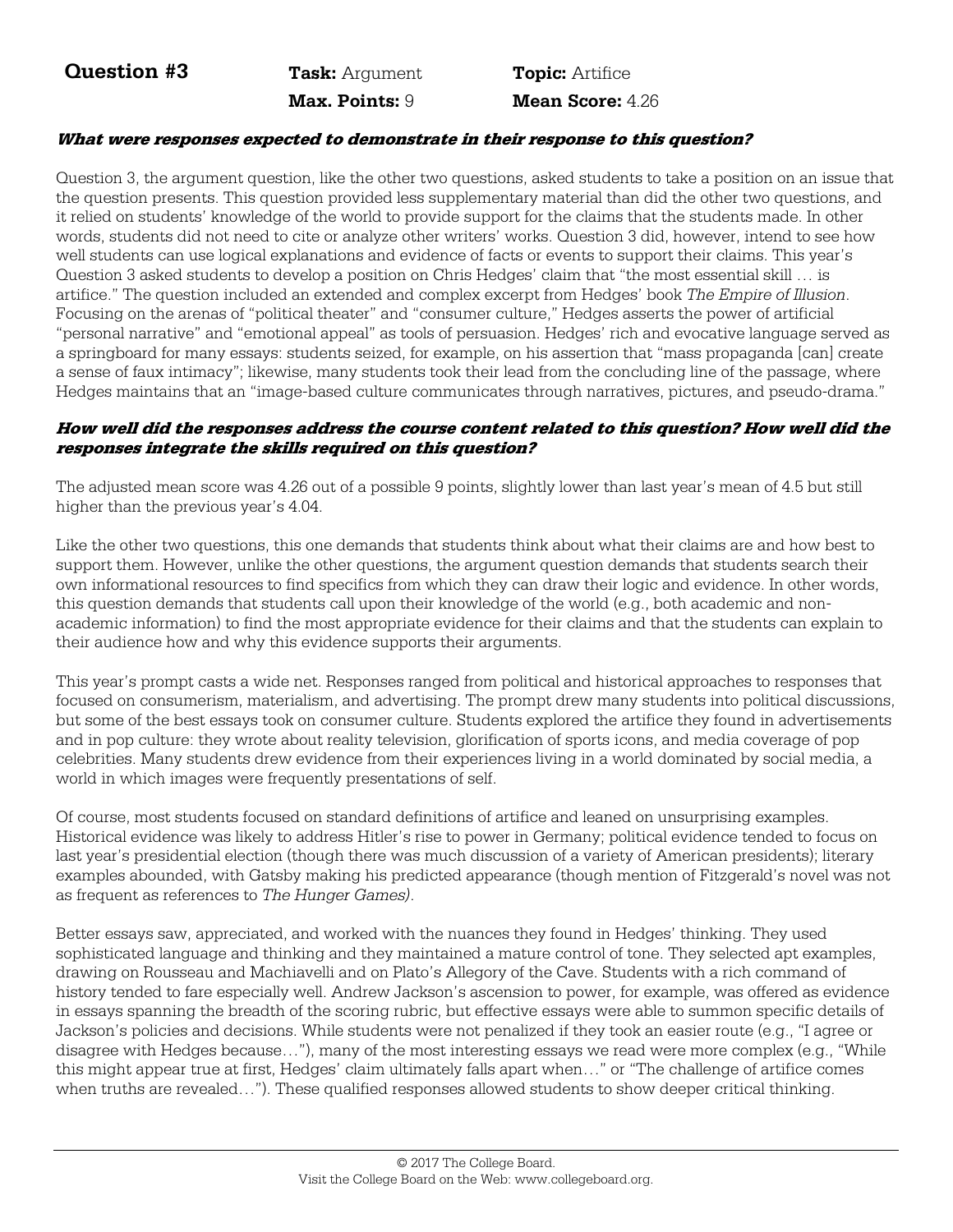Selection and presentation of evidence is a critical skill in the argumentative essay. It remains the case that many essays offer three paragraphs of evidence. Many of these essays certainly found their way to top scores. One of the best essays we read applied three critical aspects of Hedges' passage to Trump's campaign tactics, and it was exhilarating in style and development. Other successful essays presented a variety of evidence but drew connections between the examples, highlighting similarities and contrasts. Essays that presented three distinct examples (for instance, one historical, one literary, and one personal) tended not to find the very top scoring points.

As good versions of Question 3 manage to do, this year's question invited students of all abilities into a space that challenged their interpretive and compositional skills. The best essays were impressive, some even astonishing, in their successes. And essays at all scoring points elicited rich, earnest engagement from students. Students found this an apt invitation given the political climate of the day, and one hopes that this question will be used in the classroom for years to come.

#### **What common student misconceptions or gaps in knowledge were seen in the responses to this question?**

| Common Misconceptions/Knowledge Gaps                                                                                                                                                                                                                                                                                                                                                                                     | Responses that Demonstrate Understanding                                                                                                                                                                                                                                                                                                                                                                                                                                                                                                                                                                                                                                                                                                                       |  |  |
|--------------------------------------------------------------------------------------------------------------------------------------------------------------------------------------------------------------------------------------------------------------------------------------------------------------------------------------------------------------------------------------------------------------------------|----------------------------------------------------------------------------------------------------------------------------------------------------------------------------------------------------------------------------------------------------------------------------------------------------------------------------------------------------------------------------------------------------------------------------------------------------------------------------------------------------------------------------------------------------------------------------------------------------------------------------------------------------------------------------------------------------------------------------------------------------------------|--|--|
| Weaker responses tended toward simplification.<br>Instead of addressing Hedges' assertions about<br>artifice, they reduced his argument to less<br>complex terms. They talked about the danger of<br>telling lies; they made basic claims about<br>advertisements not being accurate. Often<br>inadequate essays made very generalized<br>statements. All politicians lie, we were told, and<br>all people believe them. | Stronger responses were composed word-by-<br>$\bullet$<br>word and conveyed meaning with convincing<br>specificity and aptness. They saw, appreciated,<br>and worked with the nuances they found in<br>Hedges' thinking. They used sophisticated<br>language and thinking and they maintained a<br>mature control of tone. They selected apt<br>examples, drawing on Rousseau and<br>Machiavelli, on Plato's Allegory of the Cave.<br>Students with a rich command of history tended<br>to fare especially well. Andrew Jackson's<br>ascension to power, for example, was offered as<br>evidence in essays spanning the breadth of the<br>scoring rubric, but effective essays were able to<br>summon specific details of Jackson's policies<br>and decisions. |  |  |
| Weaker responses cobbled together chunks of<br>familiar language and quoted material and in<br>doing so lost clarity. They struggled to manage<br>the word artifice itself -- they wrote things like<br>"He was an artifice person" or even "He artificed<br>about"                                                                                                                                                      | Stronger responses riffed on linguistic<br>$\bullet$<br>connections between the words art, artifice, and<br>artificiality. They noted the connections and<br>differences between the words, often citing<br>etymological relationships between words.                                                                                                                                                                                                                                                                                                                                                                                                                                                                                                          |  |  |
| Weaker responses sometimes made one of two<br>moves: 1) they substituted lying or deceit for<br>artifice, and/or 2) they avoided the topic by<br>suggesting that something else was the most<br>important skill, such as honesty or integrity.                                                                                                                                                                           | Stronger responses explained how artifice was<br>$\bullet$<br>used as a means for deception. For example,<br>these responses detailed propagandistic<br>strategies used to move audiences emotionally<br>rather than to think about the logic of claims.                                                                                                                                                                                                                                                                                                                                                                                                                                                                                                       |  |  |